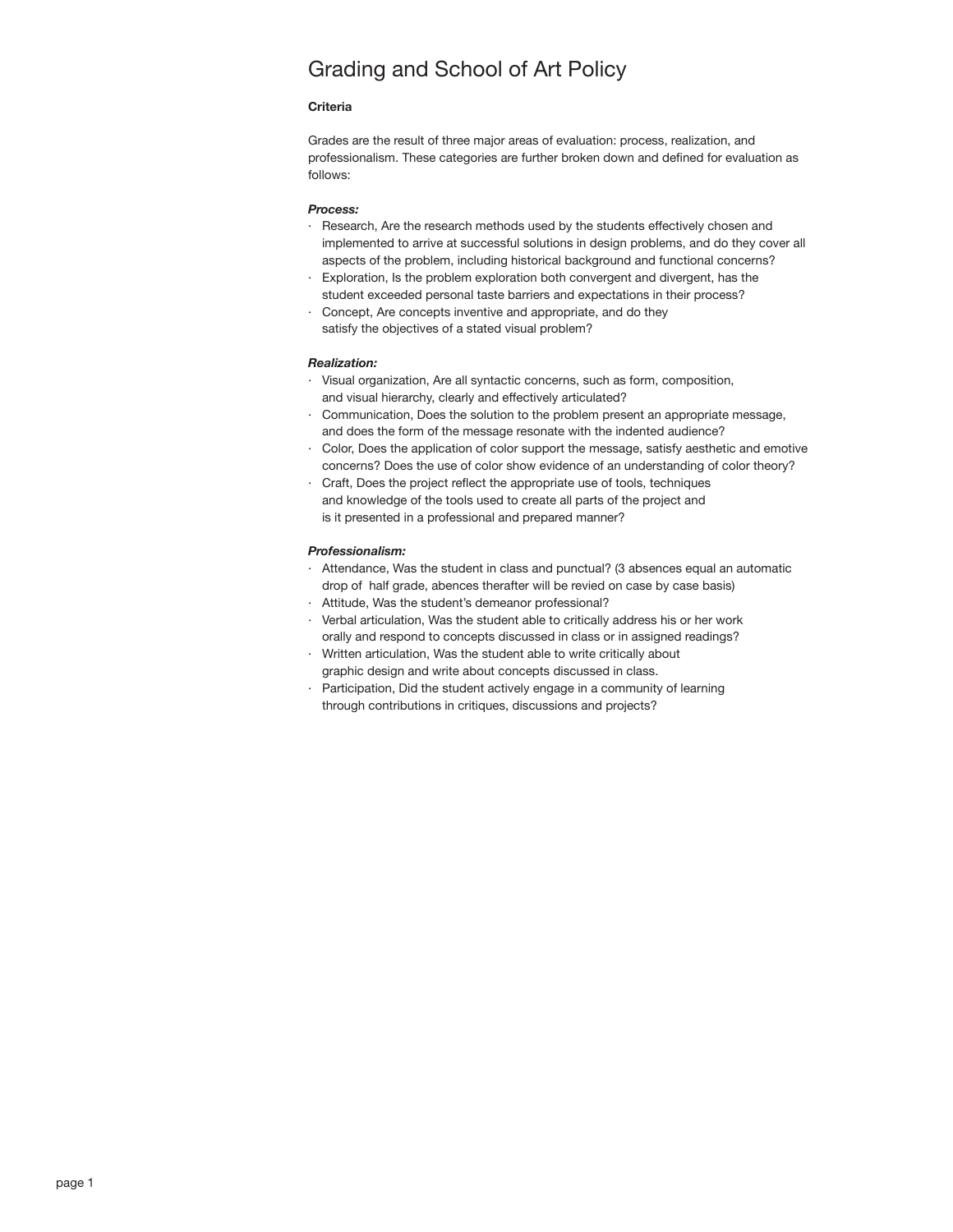# Grading and School of Art Policy

## **Grades**

#### *A*

The student's work reflects outstanding achievement both in quantity and quality. The work pursues concepts, techniques above and beyond the problem. The student displays exceptional attitude in critique participation, response to criticism, and professional conduct. The student's ability to communicate and execute ideas exhibits outstanding achievement. The student adheres to attendance policy.

### *B*

The student's work reflects above-average achievement both in quantity and quality. Student pursues ideas and suggestions presented in class and goes to extra effort to resolve required problems. The student displays a positive attitude in critique participation, response to criticism, and professional conduct. The student's ability to communicate and execute ideas exhibits above-average achievement. The student adheres to attendance policy.

# *C*

The student's must reflects an acceptable achievement both in quantity and quality, and all work is completed as assigned. The student displays a positive attitude in critique participation, response to criticism and professional conduct. The student exhibits an acceptable level of ability in communication and execution of ideas and has an acceptable pattern of attendance.

## *D*

The student's achievement is below average in quality and/or quantity. The student's response to criticism, professional conduct, and participation in critique is below acceptable standards or reflects an indifferent attitude. The student's work reflects an inability to satisfactorily communicate and execute ideas. The student's pattern of attendance may be unsatisfactory.

#### *F*

The student's work and attitude reflect an unsatisfactory level of achievement both in quantity and quality. The student exhibits an unsatisfactory ability to, communicate and execute ideas and a pattern of low productivity. The student's attendance record may be unacceptable. The student's lack of participation in critiques, poor response to criticism, and inappropriate professional conduct results in a failing grade.

# **Grading Scale**

| A  | 94-100    | -Excel               |
|----|-----------|----------------------|
| А- | 90-93     |                      |
| B+ | 87-89     |                      |
| в  | 84-86     | <b>Above Average</b> |
| в- | 80-83     |                      |
| C+ | 77-79     |                      |
| C. | 74-76     | <b>Average</b>       |
| C- | 70-73     |                      |
| D+ | 67-69     |                      |
| D  | 64-66     | <b>Below Average</b> |
| D- | 60-63     |                      |
| F  | $00 - 59$ |                      |